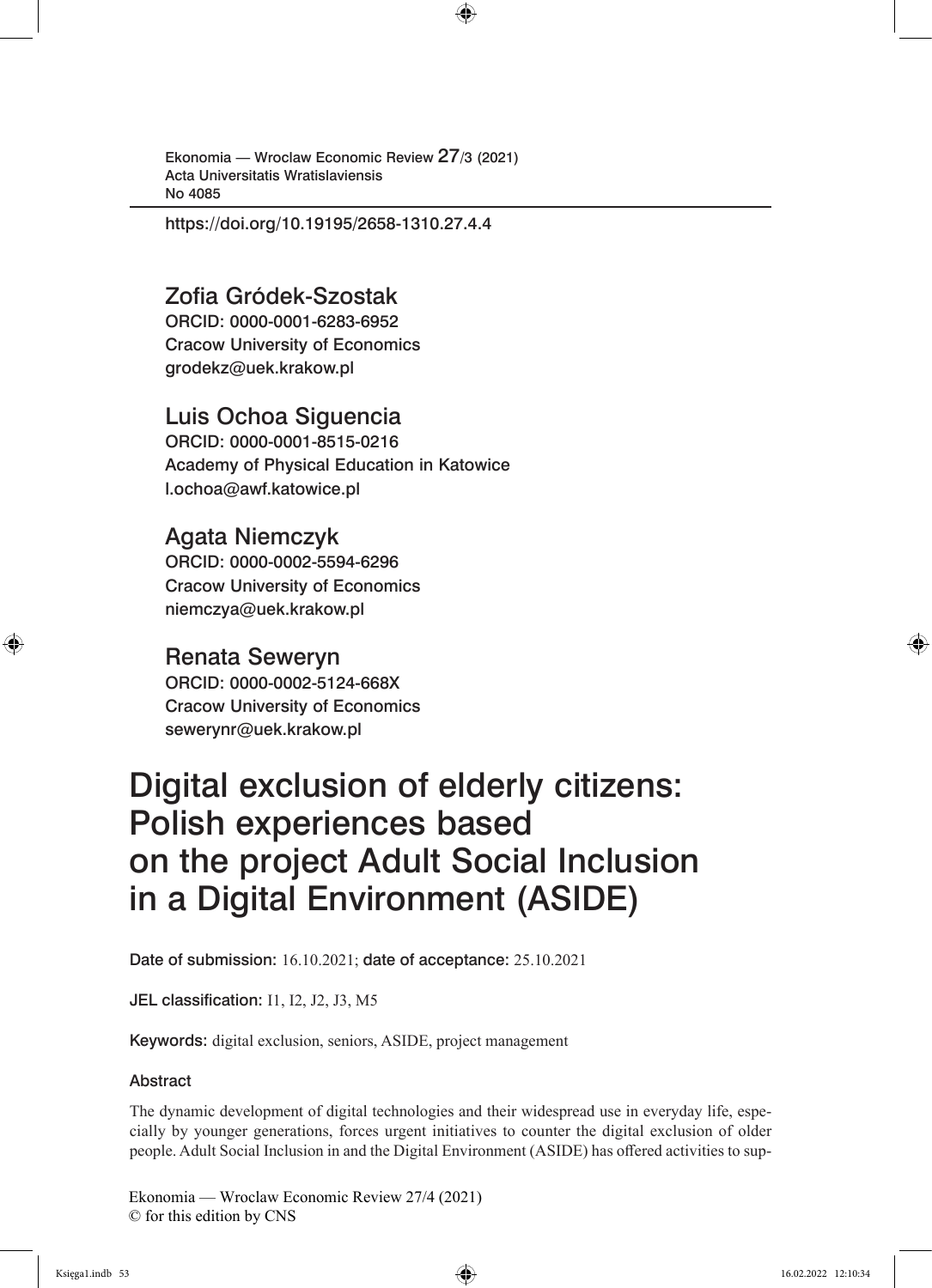port inclusive education and digital skills, raising competences for digital social inclusion of adult social educators and adult social volunteers. The aim of the article is to present the experiences of the ASIDE project in the field of digital inclusion of seniors. Research methods typical of this type of study were used: critical analysis of the literature on the subject, analysis of project documents, analysis of published secondary data.

### 1. Introduction

In the third decade of the 21st century, digitization is of great importance, especially for emerging economies and developing countries. Countries and communities that are unable to digitize fast enough face digital inequalities. The efficient use of information and communication technologies (ICT) is a key factor in economic development, social welfare and effective management (Jamil, 2020; Chang et al., 2014). Digital connectivity remains the epicentre of a country's economic and social progress by connecting people, government and business in real time to achieve sustainable development across sectors of the economy (Strusani, Houngbonon, 2020). However, not all participants in society have access to ICT, which results in the problem of the digital divide (Robinson et al., 2020; Hanafizadeh et al., 2013; Alampay, 2006). It should be noted that the digital divide is not only a matter of the unavailability of ICT, but is also linked to socio-political, economic and cultural factors that affect people's access to ICT or their ability to use it efficiently (Warschauer, 2003; Reisdorf and Grosejl, 2017).

On the other hand, in the last decade, one of the noticeable responses to the problem of digital inequalities has been to support digital inclusion, which is essential to achieving sustainable development. (United Nations Social Development Network, 2019; Ragnedda and Mutsvairo, 2018). Equal access to the Internet and technology is a necessary factor in improving their quality of life, as it offers the possibility of access to useful information and services (Ragnedda and Gladkova, 2020). Hence, digital inclusion requires the adoption of innovation and sustainable infrastructure that can create employment opportunities, support the digital economy and generate income. The European Commission plans to allocate EUR 9.2 billion for the digital development of Europe by 2027 under the new Digital Europe program, which is an increase of approximately 50% compared to the programming period 2014–2020.

The aging of the population is a long-term trend that started in Europe several decades ago (Dąbrowska and Lubowiecki-Vikuk, 2020). This trend is visible in the transformation of the age structure of the population and is reflected in the growing share of the elderly, combined with the decreasing share of the working age population in the total population. The share of the population aged 65 and over is increasing in every European Union (EU) Member State. Low birth rates and longer life expectancy also increase the share of older people (60 and over) in the total population. According to Eurostat data, in 2017, people aged 60 and over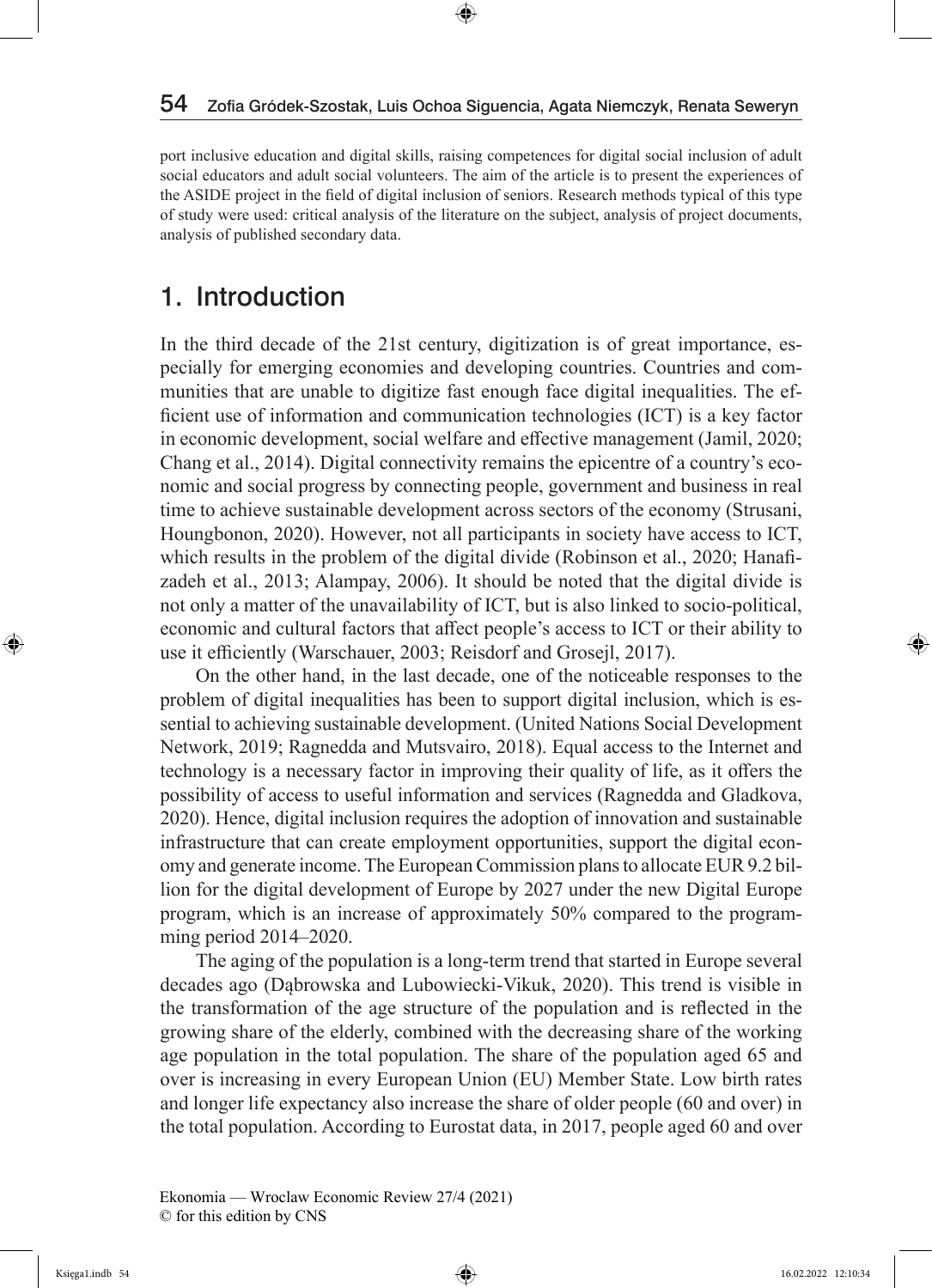accounted for 25.6% of the total population of the EU. People aged 65 and over represent 19.4% of the total population in the EU. This means that almost every fifth person in the European Union is 65 or older. This makes up a population of almost 100 million people and means that for every person aged 65 or over, there are roughly three people of working age. Even 20 years ago, there were about five people of working age for every person over 65 years of age. Ten years later, the ratio was 1:4, and today it is close to 1:3. The highest percentage of this age group is in Italy, Greece and Germany (22.3%, 21.5%, and 21.2% respectively), and the least of these people live in Ireland (13.5%), while in the candidate countries, the lowest number of people over 65 live in Turkey (8.3%). In Poland, there are 16.5% of such people in the total population, which is below the EU average (Kancelaria Senatu, 2018).

The aim of the article is to present the experiences of the ASIDE project in the field of digital inclusion of seniors. Research methods typical of this type of studies were used: critical analysis of the literature on the subject, analysis of project documents, and analysis of published secondary data.

# 2. The essence of digital exclusion review of definitions

The concept of "digital exclusion" refers to the concept of "social exclusion," understood as the lack of access to certain goods necessary for normal functioning in society (Stolarczyk, 2018; Nur Akarçay et. al., 2021; Ochoa-Daderska et al., 2021). It was shaped in the 1970s as a reflection of the multidimensionality of social life. According to Panek and Czapliński (2013), social exclusion means that a given individual or a social group being members of a community (most often it is a community of state citizens) cannot fully participate in important areas of the community's life. It is often added that this limitation does not result from the beliefs of those who are excluded, but from deficits completely or largely independent of the excluded. Exclusion may include work, consumption, participation in culture, community life and politics.

Digital exclusion, although synonymous with social exclusion in terms of its consequences, is nevertheless a more complex phenomenon that integrates many different factors determining the inclusion in the group of people at risk. It takes into account both physical access to the Internet as well as a whole range of psychological premises. These include: access to infrastructure, hardware and software, but also the quality of this hardware. The second is psychological (subjective) reasons, such as concerns about using the Internet, motivation, skills and their level (Sawicka, 2015).

The scope of digital exclusion — as the phenomenon of the inability to use modern technology products at even a basic level — is difficult to objectively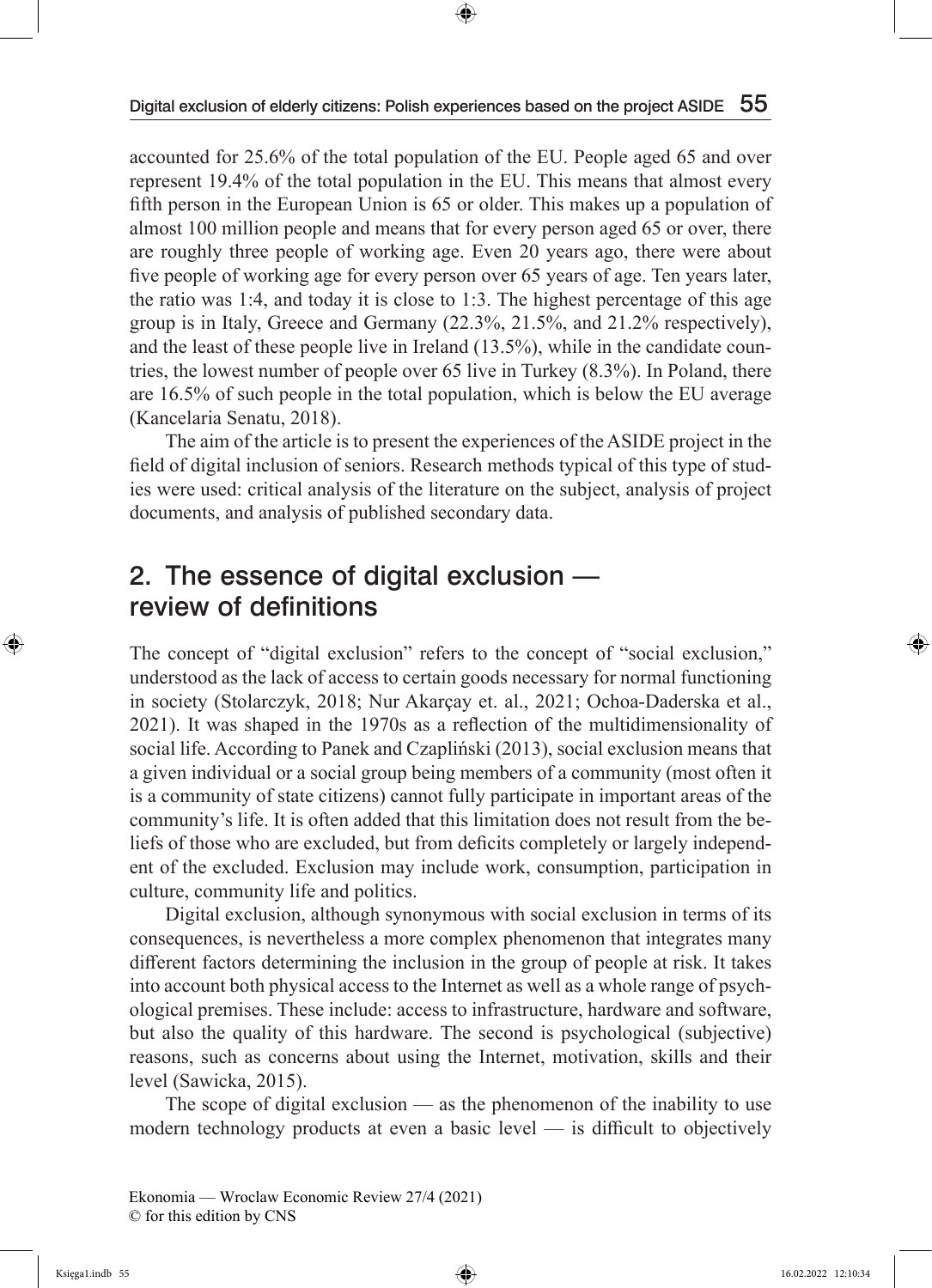assess, but it is certainly different both between societies of different countries and within them. In the group of the former Eastern bloc countries which underwent a profound political, economic, social and technological transformation after 1989, the indicators differ relatively slightly (Susło, Paplicki and Drobnik, 2019).

The widespread use of modern technologies (computers, smartphones, Internet, mobile banking, modern office equipment and household appliances, etc.) may constitute a barrier to the active participation of older people in social and public life. According to a study by the Central Statistical Office (GUS, 2018), 60% of people aged 65 and up have never used the Internet. Additionally, as many as 82% of those who did not use the network of seniors did not feel the need to use the network, and 71% declared a lack of skills as an obstacle. Only 9% did not use the Internet for economic reasons. On the other hand, according to Eurostat surveys, only every fourth elderly person (26%) uses the Internet at least once a week, while in the European Union, it is almost half (48%). The digital exclusion of older people is even more visible among people aged 65–74, as only 10% of people in this age group surf on social networks (Tracz-Dral, 2019).

GUS data for 2019 indicate that 1,360,300 people used a computer in Poland. people aged 65–74, which accounted for 34.1% of the total number of people in this age group (an increase by 2.4 percentage points compared to 2018). The percentage of computer users was higher among men (38.3%) than among women (30.8%). The Internet was used by 1,477,200 people aged 65–74, i.e. 37.0% of the total number of people in this age group (40.7% men and 34.2% women).

Taking into account the dynamic development of ICT and its widespread application in everyday life, especially by younger generations (e.g. generation Z), it is necessary to take measures to counteract the digital exclusion of older people. The cited data clearly show the important role of training and courses that strengthen the competences of older people in the use of new technologies. Organized workshops and classes help the elderly to consolidate their acquired knowledge, to get used to technological innovations, but above all to improve everyday activities over time, such as using social media, shopping via the Internet, paying bills or settling official matters. This, in turn, means that the elderly remain independent, and independent for longer, and have no fear of the constantly changing reality (uchwała nr 167 Rady Ministrów z dnia 16 listopada 2020 roku).

# 3. Counteracting the digital exclusion of older people — experiences from the ASIDE project in the context of research methodology

Among the systemic initiatives undertaken at the European and national levels, the experience from the project "Strategic Partnerships for Adult Education (ASIDE) — Cooperation for innovation and exchange of good practices" no. 2019-1-PL01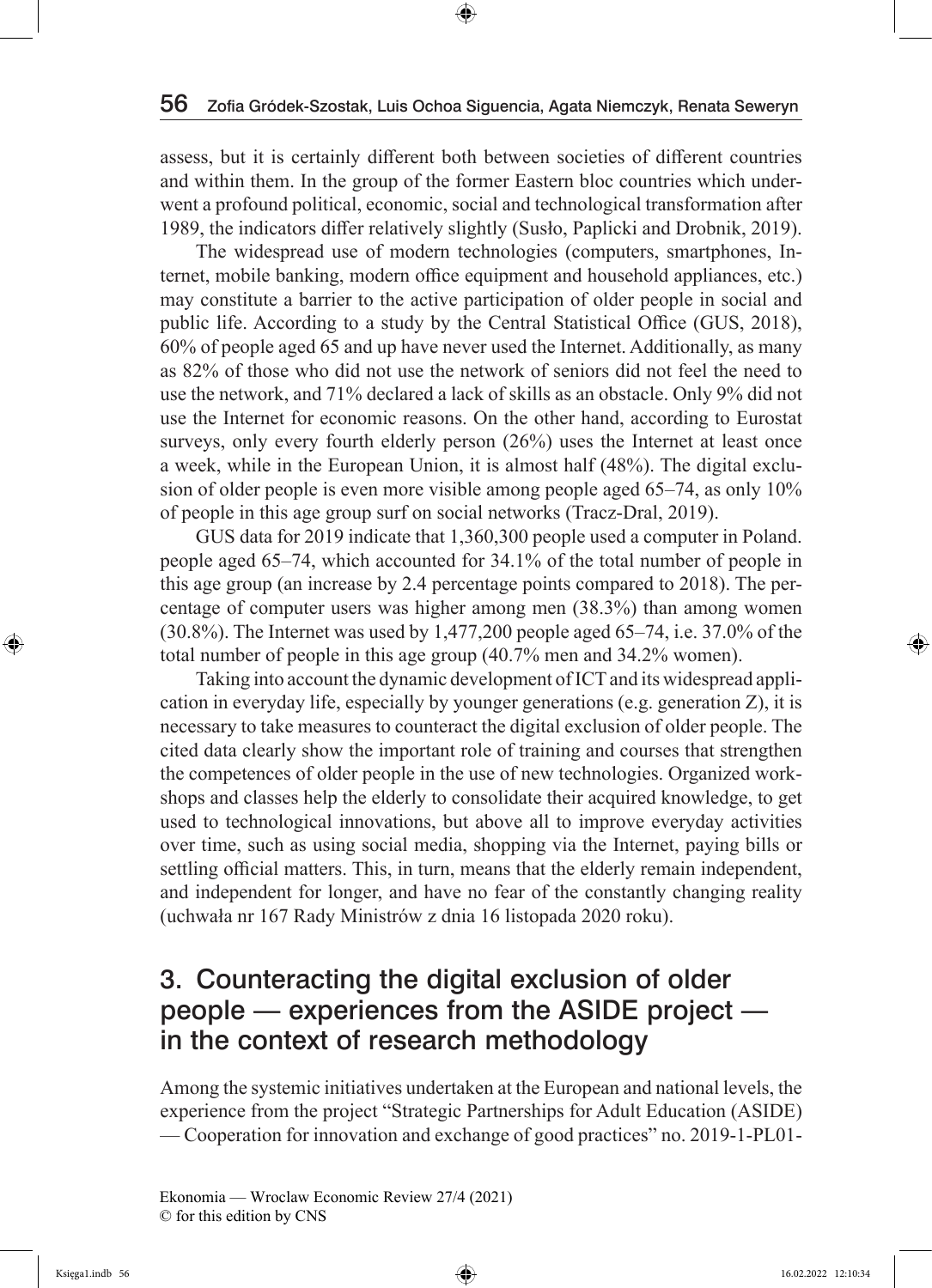KA204-065689 was analysed, duration of the project: 1.09.2019–31.08.2021 (Ochoa Siguencia et al., 2020b; Sanchez Garcia, 2020).

The ASIDE project aimed to support inclusive education and digital skills, increasing competences in the field of digital social inclusion of adults with the participation of educators and volunteers. The project dealt with social inclusion by defining a portfolio of basic digital competences that are necessary for the development of Information and Communication Technology based social inclusion initiatives/services.

The aims of the project were:

— supporting social integration by improving the competences of social educators and social volunteers involved in the design / implementation of initiatives / projects for social inclusion;

— strengthening the support, participation and educational activities of social educators and social volunteers involved in inclusive education and digital social practices;

— enhancing social inclusion through digital innovation practices, innovative ICT-based methods and pedagogy, as well as online participation models, where appropriate.

The project partners were international supply-side entities: Fundacja Instytut Badań i Innowacji w Edukacji (Leader — Poland), Saricam Halk Egitimi Merkezi (Turkey), Fundación Universitat Jaume I — Empresa (Spain), and ITC International TEFL Certificate s.r.o. (Czech Republic).

Adult education in the field of ICT and new technologies brings with it a number of challenges, especially important for seniors. For a broader context of the selection of the age group of seniors, it is worth taking into account, apart from age, additional socio-economic elements, such as place of residence, education or purchasing power, which may affect the real needs of this group. It is worth paying attention to, if possible, among others on psychographic aspects to build a more complete picture of a senior based on the way of spending free time, interests, personality type or even more detailed aspects, such as attitude to technical innovations. Thanks to these elements, it is possible to distinguish subgroups more precisely and to identify the needs of seniors more precisely in order to better match both the educational offer and the strategy of using the opportunities offered by the modern market of products and services. Efficiency in the search for effective solutions increases thanks to participatory design (co-design). It is especially important when designing services and goods based on new technologies aimed at seniors.

The second important issue is the intergenerational aspect and the related breaking of intergroup and generational stereotypes. In this context, it is also important to remember about the other side of the interaction, namely young people. They range from volunteers specializing in ICT to entrepreneurs, programmers and designers creating digital solutions. They often see the potential of the sil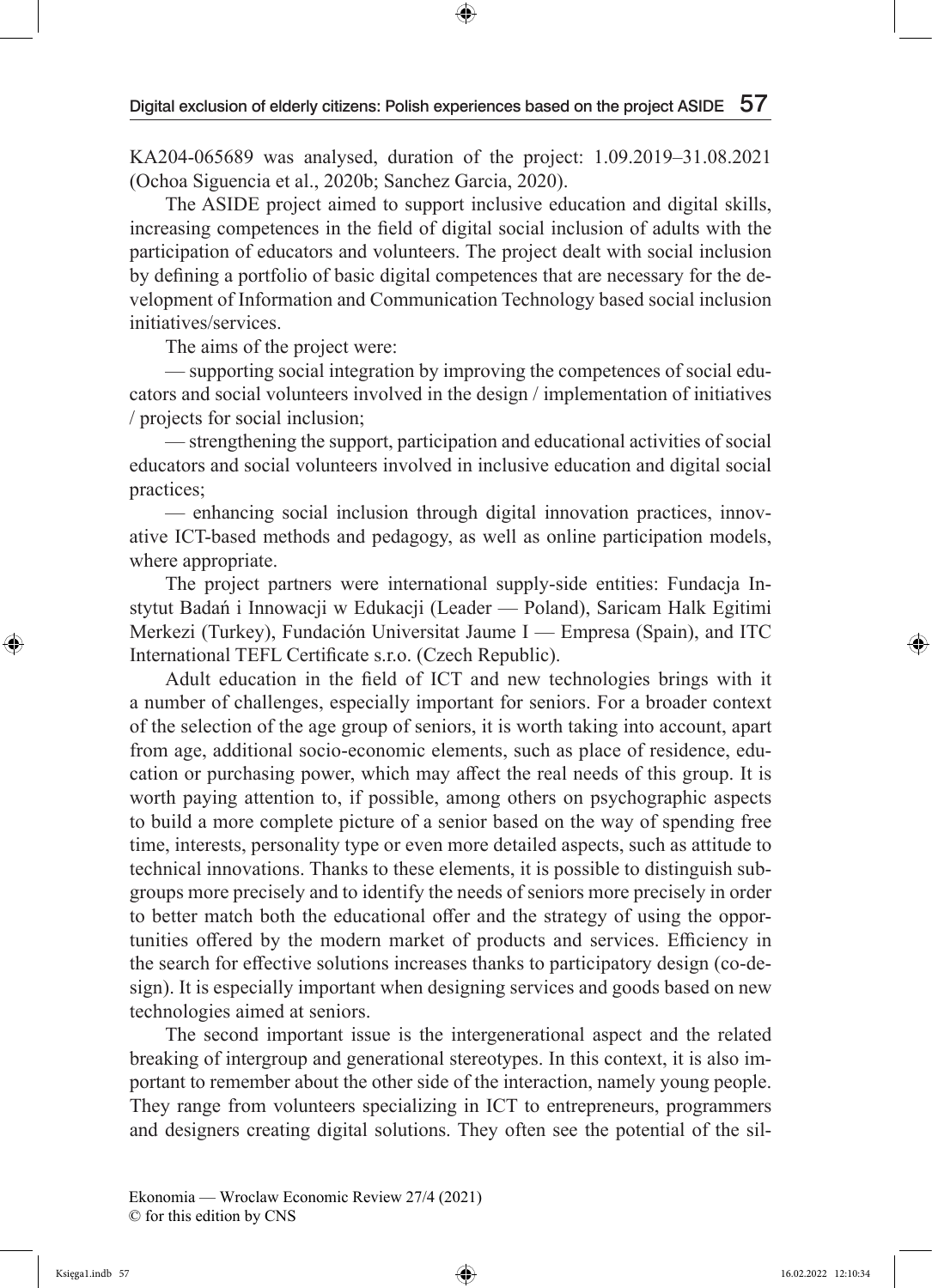ver economy, but are also often victims of stereotypical thinking about seniors by offering them services that they believe seniors need. For example, in one research activity, there was a group of young developers and designers who had difficulty seeing more than just the end customer in the senior group; these teams prepared banal solutions based on stereotypical thinking about seniors and their needs (Ochoa Daderska et al., 2021).

On the other hand, some young teams have managed to break through and apply an open-minded approach to see the elderly as a potential partner, which allows them to better penetrate into the essence of the real problems faced by the target group.

Thanks to joint action, not only were intergroup stereotypes broken, but real needs were discovered and better solutions were proposed. An intergenerational participatory approach enables direct interaction between solution developers and potential recipients, providing benefits to both parties (Marzano and Ochoa Siguencia, 2018). Thanks to an unconventional approach, seniors have completely new possibilities of contact with the latest technologies, which go far beyond the standard forms of adult education dominating in relation to seniors (Gródek-Szostak, et al., 2020; Gródek-Szostak et al., 2019). For example, seniors have repeatedly participated in tasks related to the co-creation of new ICT solutions, from developing course content, through co-creating mobile applications with young programmers, to using the latest trends, such as virtual and augmented reality (VR, AR) and voice assistants (VA).

Summing up, the activity of Living Lab is an example of unconventional educational activities for seniors, based on an active participatory approach to new technologies and the silver economy. It is worth treating seniors not only as recipients, but also potential partners who can contribute to solving their own problems in the area of digitization. On the other hand, such an approach requires the inclusion of young/adult entrepreneurs, designers and programmers and even volunteers, as young enthusiasts of new technologies who also need support to make wider use of the potential of seniors. Such a comprehensive approach can effectively break intergroup stereotypes by referring to the specific desires, needs and aspirations that this target group has, as well as other age groups.

# 4. Conclusion

The digitized world is increasingly dominating our lives, and the SARS-CoV-19 pandemic has forced the intensity of the use of technology in everyday life. A wide range of activities, including education, shopping, navigation, health, administration, banking, entertainment, music, movies, photography, social media are performed in the large "digital room." How many different kinds of things we do through digital sources show how dominant this technology is in our lives.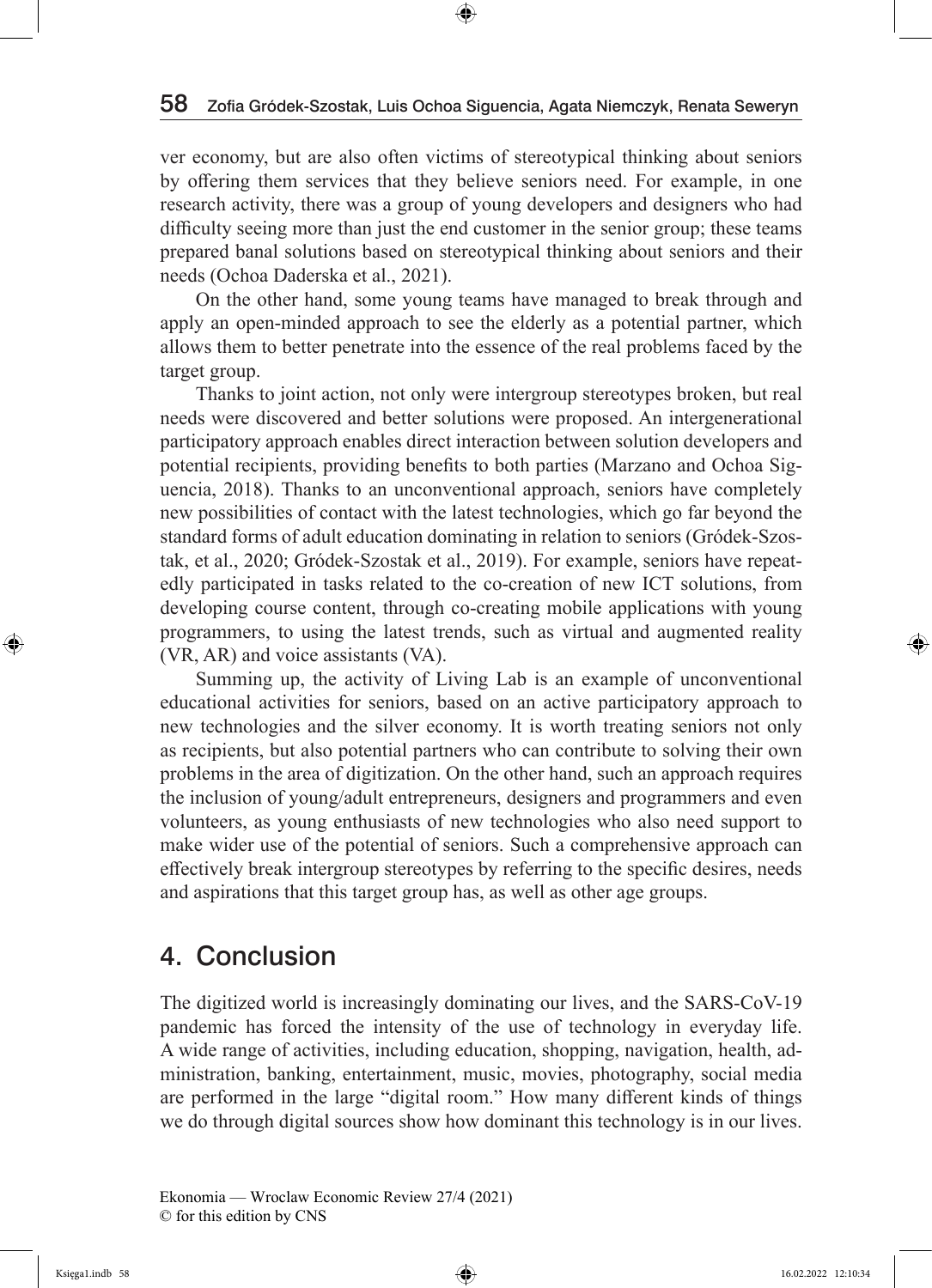In the future, the world will focus on digital technology. Though they dominated the world, digital technologies developed faster than any innovation in human history. Technologies have the potential to be an excellent equalizer by improving connectivity, financial inclusion, access to education, healthcare and public services. Services available without time or site limitations (and even devices) play an important role for all populations around the world.

Digitally-enabled people become socially enabled. Not just businesses but governments also provide users with digital opportunities, which have certain benefits in terms of the human power used, documents consumed and speed of services.

The rapid digitalization of the world has enabled the development of new platforms for adult learners to use. Various applications offer people opportunities to create and share digital materials. These tools have become an inseparable part of our lives and required an advanced mastery of them in the world of employment. Therefore, a lack of knowledge about digital tools and digital platforms may put adult learners in a difficult position in terms of social inclusion. While the digital sources available have the potential to increase social inclusion, lack of access to them, lack of knowledge about them, or lack of motivation to learn them could lead to social exclusion. Reduced or partial digital literacy could thus have many negative consequences in adult people's psychological, social, and educational life. The digital sources implemented during the ASIDE two years' project should therefore favour interaction, participation, and management of learning content on the internet.

Today, Information and Communication Technologies dominate our lives through the services they provide through various mobile devices, such as smartphones, tablets, laptops, etc. The access to information and services anytime, anywhere also requires people from all ages to use them for various purposes including health information, finance, shopping, navigation, etc. Although adult learners show interest in the technologies that make their life easier, it is also important to note that their digital skills are minimal. They were not exposed to the current technological breakthrough, and the differences in the use of digital tools have caused an increasing gap between the younger and older adult groups. This digital divide could be more significant in people with some specific demographic and socioeconomic characteristics, which makes them "digitally excluded." Therefore, increasing older adults' digital competences is of great importance for social inclusion.

Staff working with adults do not need a university degree and do not have sufficient knowledge and experience in this field. This situation negatively affects the effective implementation of adult education and causes a decrease in quality. The lack of practices and trainings that train trainers in the field of adult education is the most important obstacle in the development of adult education. That is why the outputs developed within the scope of the ASIDE Project can be used as a guide for the professionals working in adult education in terms of social inclusion in the digital environment.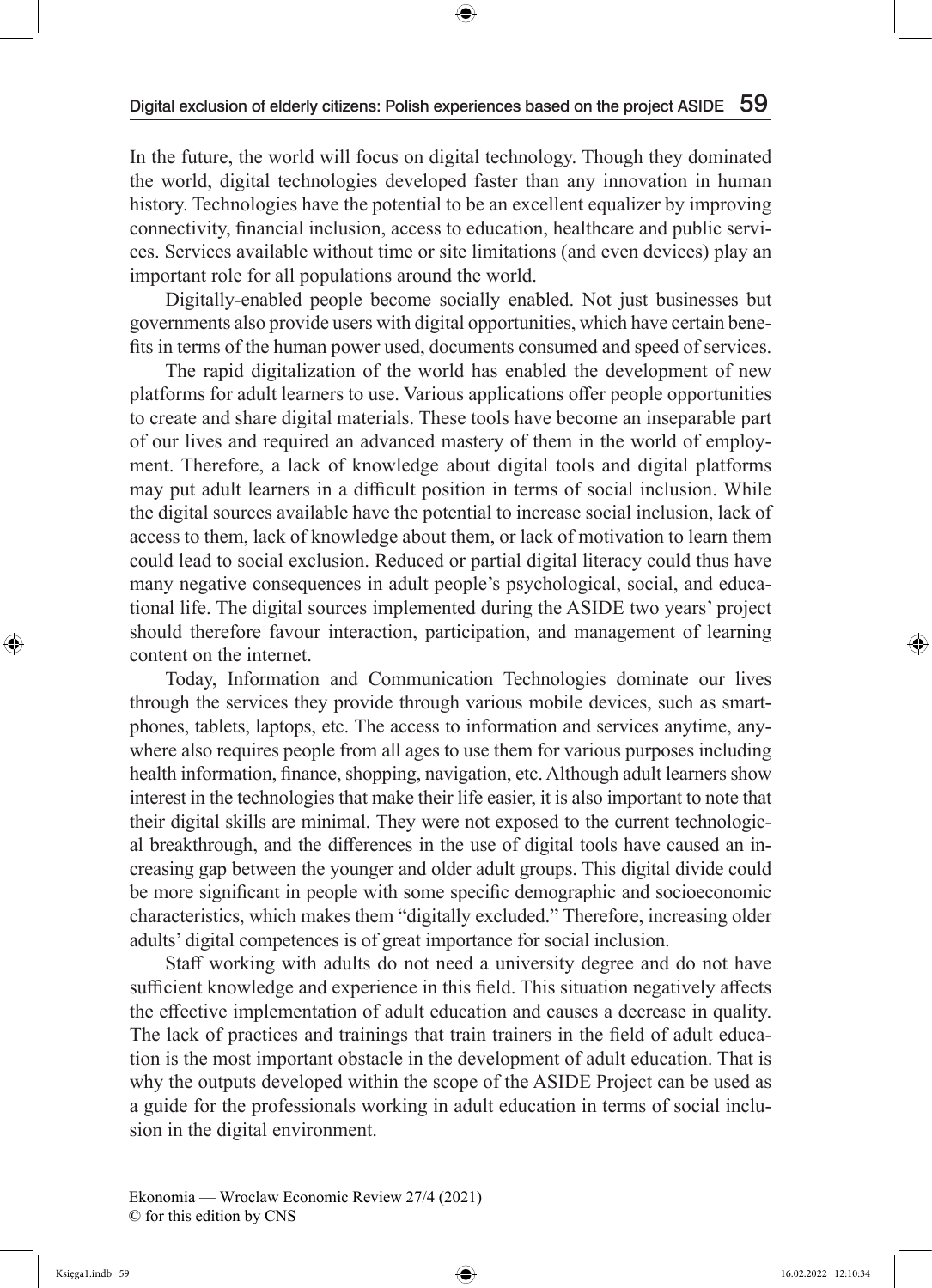However, being socially and digitally inclusive requires people to have certain digital skills. While these skills are easy to acquire for younger age groups, it is more difficult than expected for older age groups and disadvantaged groups. EU communities face the problem of the digital divide. Certain factors, such as advanced age, poverty, lack of motivation, low education, etc. create a digital divide and thus exclude certain groups. Therefore, education centres and governments should strive to help disadvantaged people to be digitally included through various projects or other educational opportunities. Countries should learn from each other's best practices and adapt them to their unique circumstances. Digitally-excluded populations should have greater opportunities, motivation and new benefits from digital inclusion. Defining the directions of further research, the authors will take up the issues of the construction and development of the silver economy, with particular emphasis on meeting digital needs.

## 5. Acknowledgments

The research was carried out as part of the project "Adult Social Inclusion in a Digital Environment (ASIDE) Strategic Partnerships for Adult Education — Cooperation for innovation and exchange of good practices" no. 2019-1-PL01- KA204-065689, coordinated by Fundacja Instytut Badań i Innowacji w Edukacji — INBIE.

This publication was financed by a subsidy granted to the Cracow University of Economics (6/ZZE/2021/POT).

#### **References**

- Alampay, E. (2006). Beyond access to ICTs: Measuring capabilities in the information society. *International Journal of Education and Development using ICT*, 2 (3), 4–22.
- Chang, Y., Wong, S., Park, M. (2014). A three-tier ICT access model for intention to participate online a comparison of developed and developing countries. *Information Development*, 32 (3), 226–242. DOI: 10.1177/0266666914529294.
- Dąbrowska, A., Lubowiecki-Vikuk, A. (2020). Kraj sędziwych ludzi? Przegląd przemian demograficznych zachodzących w Polsce. In P. Machul, W. Kowalczyk (eds.), *Marketing generacji silver. Jak skutecznie komunikować się z pokoleniem 50+*. VFP Communications, Warszawa, pp. 39–52.
- Gródek-Szostak, Z., Ochoa Siguencia, L. (2020). Social inclusion in a digital environment. *INTED2020 Proceedings: 14th International Technology, Education and Development Conference*, Valencia.
- Gródek-Szostak, Z., Kajrunajtys, D., Ochoa Siguencia, L., Szeląg-Sikora, A. (2019). Shaping entrepreneurial skills that increase professional activation of women in rural areas. *ICERI Proceedings*, IATED Academy, Seville.
- GUS. (2018). *Wykorzystanie technologii informacyjno-komunikacyjnych w gospodarstwach domowych w 2018 r.* Warszawa.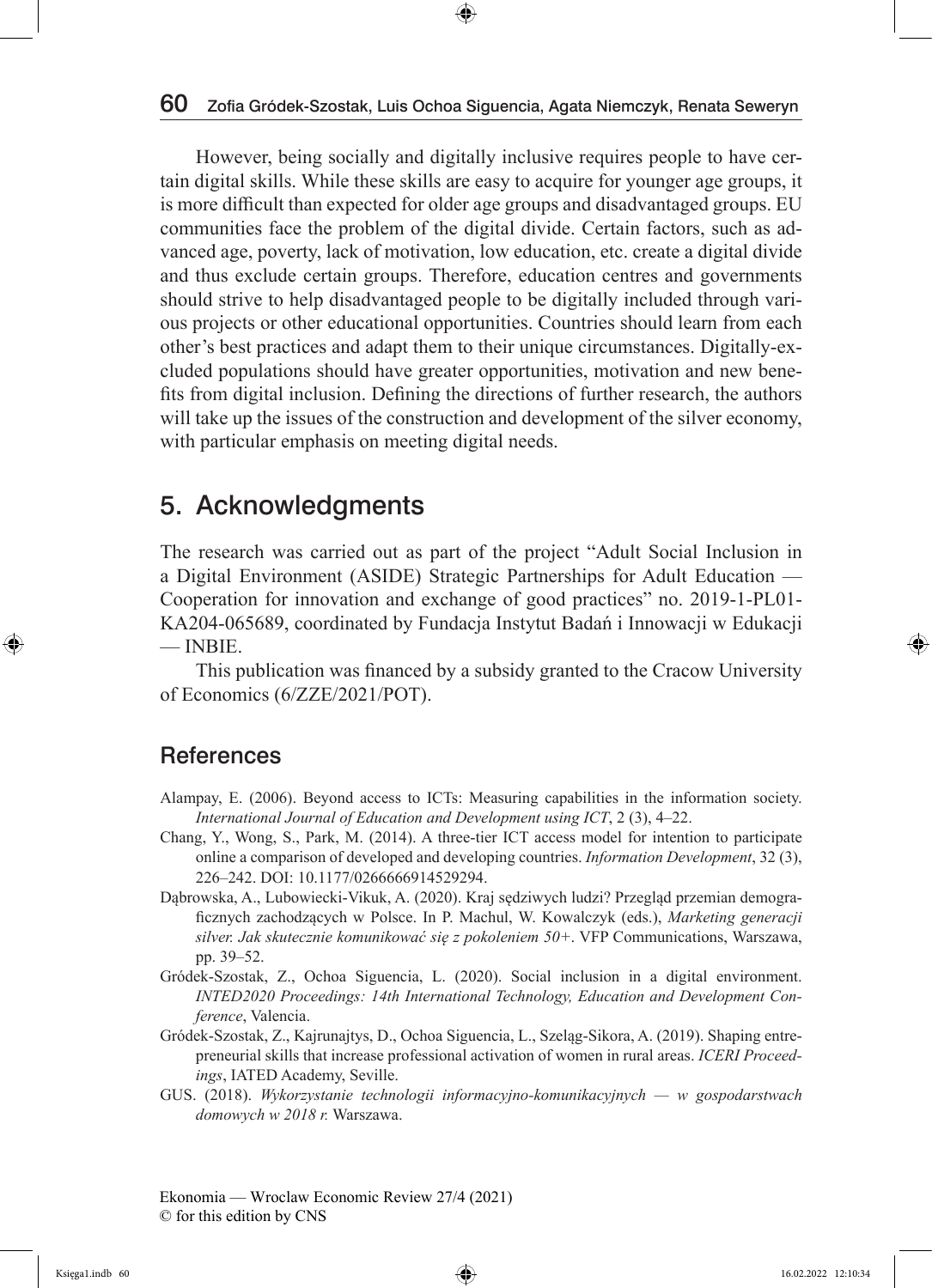- Hanafizadeh, P., Hanafizadeh, M.R., Bohlin, E. (2013). Digital divide and e-readiness: Trends and gaps. *International Journal of E-Adoption* (IJEA), 5 (3), 30–75. DOI: 10.4018/ijea.2013070103.
- Jamil, S. (2020). A widening digital divide and its implications for democracy and social inequalities in Pakistan. In M. Ragnedda, A. Gladkova (eds.), *Digital Inequalities in the Global South* (59–78). London: Palgrave Macmillan.
- Kancelaria Senatu. (2018). *Starzenie się ludności w Unii Europejskiejn stan obecny i prognoza. Opracowania tematyczne OT–662*. Warszawa.
- Marzano, G., Ochoa Siguencia, L. (2018). Learning from the knowledge and expertise of others. *Society. Integration. Education*. *Proceedings of the International Scientific Conference*, 5, 137. DOI: 10.17770/sie2018vol1.3083.
- Nur Akarçay, Y., Ochoa Siguencia, L., Sanchez Garcia, J., Ochoa-Daderska, R., Velinov, E., Niemczyk, A., Gródek-Szostak, Z. (2021) *Adult Social Inclusion in a Digital Environment: Digital Social Inclusion. Report 4*. Częstochowa: Research and Innovation in Education Institute.
- Ochoa-Dąderska, R., Ochoa-Dąderska, G., Velinov, E., Brozova, I., Sanchez Garcia, J., Nur Akarçay, Y., Gródek-Szostak, Z., Szeląg-Sikora, A., Niemiec, M., Sikora, J., Niemczyk, A., Kotulewicz-Wisińska, K., Suder, M., Ochoa Siguencia, L. (2021). *Best Practice Manual: Digital competences necessary for developing ICT-based social inclusion initiatives* / services. Częstochowa: Research and Innovation in Education Institute. DOI: 10.5281/zenodo.5516369.
- Ochoa-Daderska, R., Ochoa-Daderska, G., Nur Akarçay, Y., Velinov, E., Brozova, I., Sanchez Garcia, J., Gródek-Szostak, Z., Chęcińska-Kopiec, A., Szeląg-Sikora, A., Niemiec, M., Sikora, J., Niemczyk, A., Kotulewicz-Wisińska, K., Suder, M., Ochoa Siguencia, L. (2021). *Adult Social Inclusion in a Digital Environment: Exchange of good practices*. Częstochowa: Research and Innovation in Education Institute. DOI: 10.5281/zenodo.5516367.
- Panek, T., Czapiński, J. (2013). Wykluczenie społeczne. In J. Czapiński, T. Panek (eds), *Diagnoza społeczna 2013: warunki i jakość życia Polaków*. Warszawa.
- Ragnedda, M., Gladkova, A. (2020). *Digital Inequalities in the Global South*. London: Palgrave Macmillan.
- Ragnedda, M., Mutsvairo, B. (2018). *Digital Inclusion: An International Comparative Analysis*. Lanham, MD: Lexington Books.
- Reisdorf, B.C., Groselj, D. (2017). Internet (non-)use types and motivational access: Implications for digital inequalities research. *New Media & Society*, 19 (8), 1157–1176. DOI: 10.1177/1461444815621539.
- Robinson, L., Schulz, J., Dodel, M., Correa, T., Villanueva-Mansilla, E., Leal, S., Magallanes-Blanco, C., Rodriguez-Medina, L., Dunn, H., Levine, L., McMahon, R., Khilnani, A. (2020). Digital inequalities 2.0: Legacy inequalities in the information age. *First Monday*, 25 (7). Retrieved from https://journals.uic.edu/ojs/index.php/fm/article/view/10842.
- Sawicka, A. (2015). *Wykluczenie cyfrowe w Polsce*. Warszawa: Biuro Analiz i Dokumentacji, Zespół Analiz i Opracowań Tematycznych, Kancelaria Senatu.
- Stolarczyk, A. (2018). Wykluczenie cyfrowe wybór czy konieczność? Polska na tle Unii Europejskiej. *Ekonomiczne Problemy Usług*, 2 (131), 301–310.
- Strusani, D., Houngbonon, G.V. (2020). Accelerating digital connectivity through infrastructure sharing. *World Bank Other Operational Studies*, 33616.
- Susło, R., Paplicki, M., Drobnik, J. (2019). *Wykluczenie cyfrowe osób starszych lub niepełnosprawnych*. Wrocław: E-Wydawnictwo. Prawnicza i Ekonomiczna Biblioteka Cyfrowa. Wydział Prawa, Administracji i Ekonomii Uniwersytetu Wrocławskiego. Retrieved from https://repozytorium.uni.wroc.pl/Content/99642/PDF/12\_R\_Suslo\_M\_Paplicki\_J\_Drobnik\_Wykluczenie\_ cyfrowe\_osob\_starszych.pdf.
- Tracz-Dral, J. (2019). *Aktywność osób starszych*. Warszawa: Kancelaria Senatu.